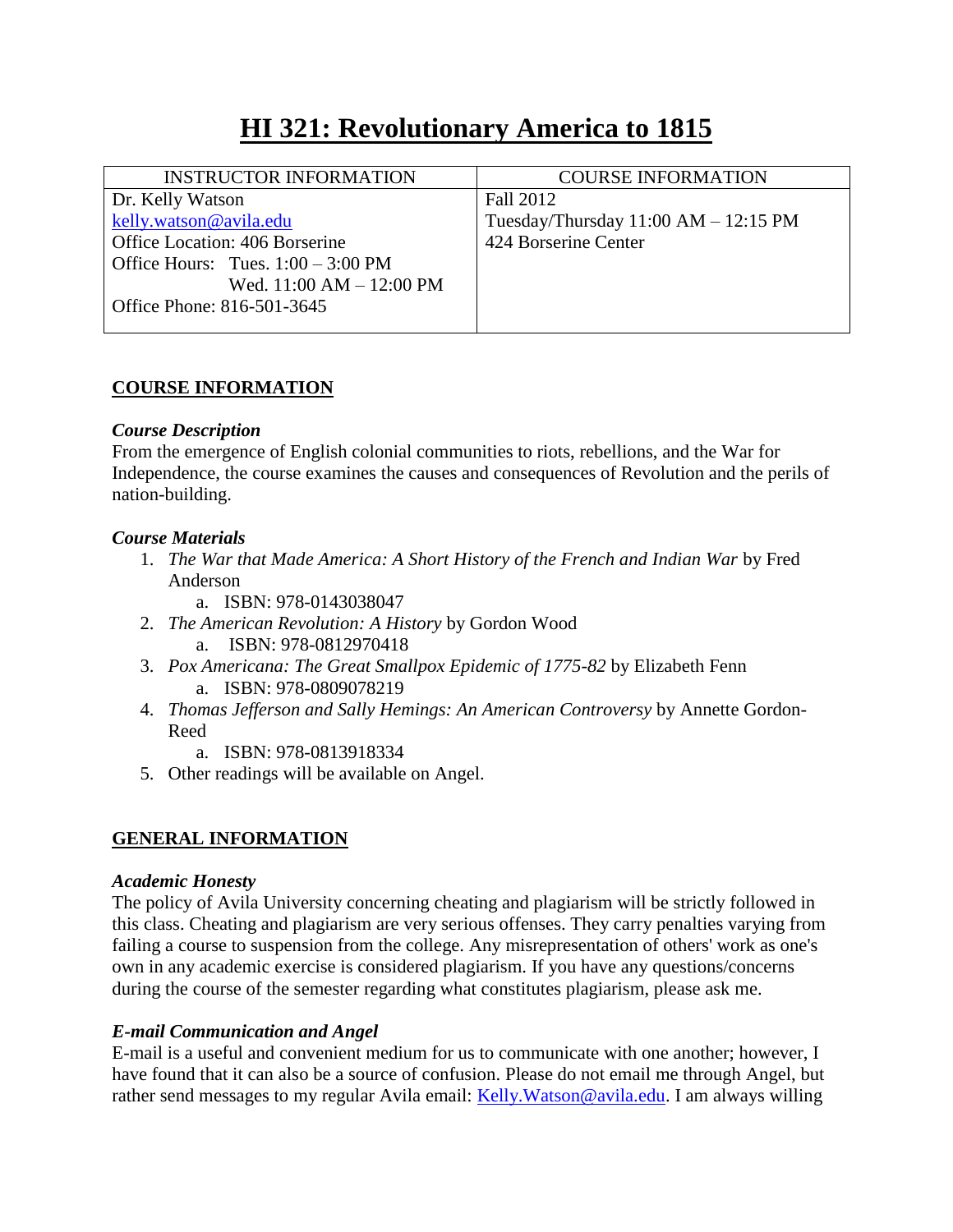to respond to your questions over email, and I will try to respond within 24 hours. Keep in mind, however, that if you email me the night before an exam with a question it is very likely that I will not get back to you before the examination. I strive to make myself available to students whenever possible, but I am not accessible 24/7; keep this in mind when it comes time to take an exam or turn in a paper! I will not discuss grades with you over email nor will I provide answers to exam questions. If you would like to speak about your grade with me, please do so in person. Also, please be aware that it is important to be professional and formal in email communication with your instructor and fellow classmates. Finally, I will use Angel to post assignment sheets, general announcements, and for discussion, so please check it regularly.

\*All work must be submitted in hard copy. I DO NOT accept work submitted over email. \*

#### *Classroom Expectations*

Please be respectful at all times during our class. This includes arriving on time and finishing any food prior to the start of class; eating during class will not be tolerated, but drinks are fine. Refrain from reading non-course related material, listening to your ipod, and most of all DO NOT TEXT or use your cell phone during class. If you consistently violate these classroom conventions, you will be asked to leave and your grade will be affected. I do not allow laptops to be used in the classroom unless you have discussed it with me ahead of time. I maintain a zero tolerance policy for non-class related computer usage.

#### *Attendance Policy*

Consistent attendance is mandatory for success in this course. Every student is graded on participation, and you cannot possibly earn participation points if you are not present. However, I understand that students occasionally need to miss class for a variety of reasons. Each student is therefore afforded two absences (or one week of the course) before his/her grade is negatively affected. Excused absences will only be issued if proper documentation is provided.

#### *Class Cancellation Policy*

If it is necessary for me to cancel class for some unexpected reason (illness, family emergency, inclement weather, etc.), I will inform you as soon as possible via e-mail. Please check your email before class. If there is a last minute emergency, at the very least someone will leave a note for you on the board advising you that class has been cancelled. If for some reason none of those fail-safes work, feel free to invoke the 15-minute rule.

#### *Late Work and Make-up Policy*

I will NOT accept late work unless you have obtained prior approval from me or provide proof of the emergency (i.e. doctor's note, obituary, etc.) in a timely fashion. If you are having difficulty, please talk to me BEFORE the assignment is due. If you miss class on a day in which we have an in-class assignment, a quiz, or a test, and cannot provide documentation of an emergency I will NOT allow you to make up the work. However, if you speak to me ahead of time, we may be able to work something out.

#### *Disability Services*

If you have a disability and require accommodations, please contact the office of Disability Services early in the semester so that your learning needs may be appropriately met. You will need to provide documentation of your disability to the Disability Services before any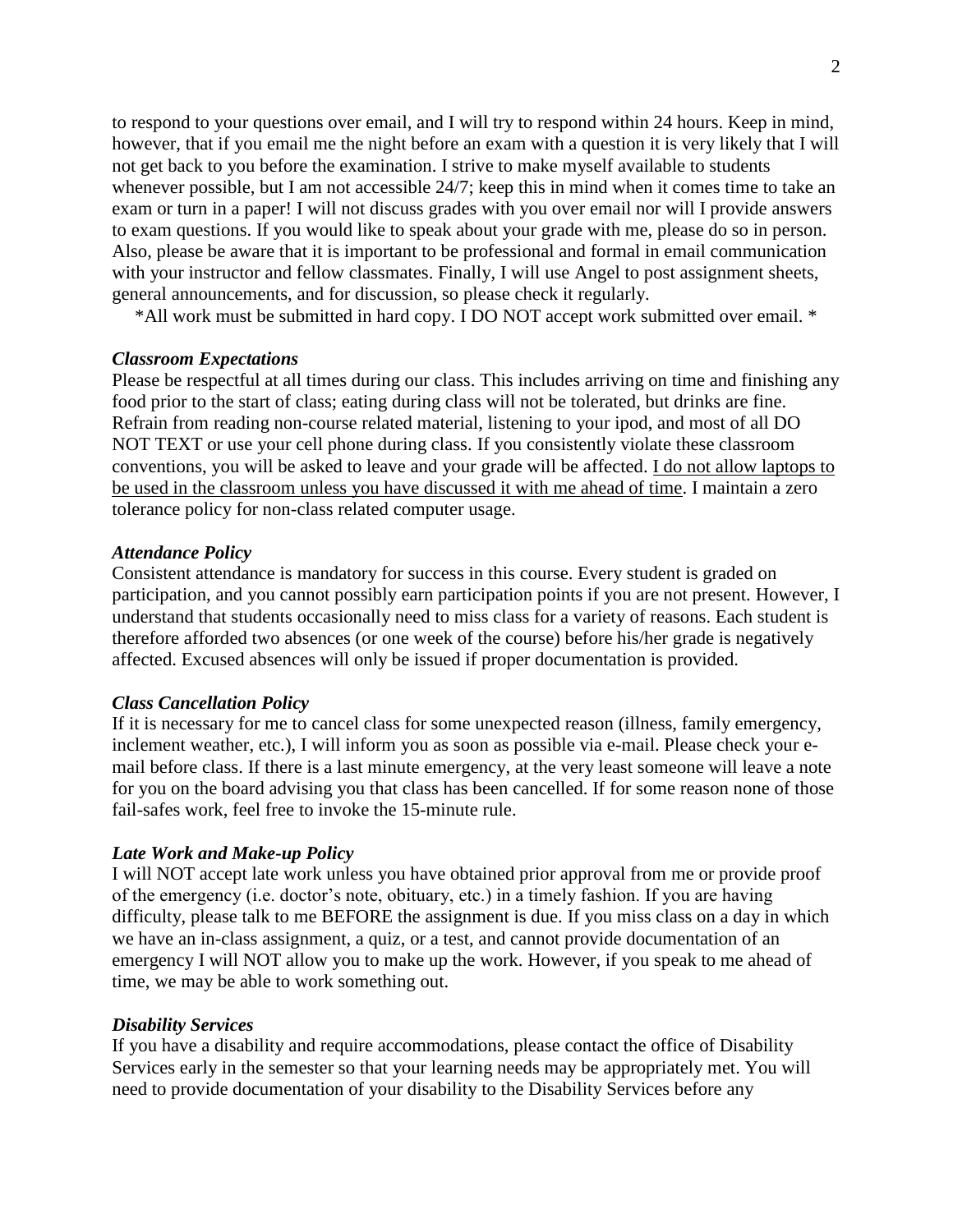accommodations are arranged. Disability Services is located in the Learning Center on the lower floor of Blasco Hall and can be reached at 816-501-3666 (telephone and TTY).

# **ASSESSMENT**

#### *Participation*

Your participation in class discussion is a significant part of your grade and is not optional. I will take attendance every class period and your presence is vital to your success and the overall success of the course. You must earn your participation grade; you do not get a C for showing up to class. Rather, your grade will be assessed based on the quality and quantity of your participation in discussions as well as your overall attentiveness (remember that you cannot earn participation points if you are not there).

Your participation grade will not be assigned until the end of the course. If you have a particular concern about participating (such as a diagnosed anxiety disorder) please come to talk me ASAP and we can discuss strategies and options. If you wait until the end of the semester, I will not be able to assist you.

General Rubric for Grading Participation**:** This rubric is provided for you as a guide to gauge your participation throughout the semester. Please remember that not all items listed are applicable to all students and it is not always necessary to exhibit each characteristic in order to earn the associated grade.

- A: Attends class regularly. Asks meaningful questions regularly. Provides comments and new information in a regular and equitable manner. Interacts with a variety of participants. Reveals a solid understanding of the topic as evidenced by thoughtful responses and questions.
- B: Attends class regularly. Asks meaningful questions regularly. Provides comments and some new information consistently. Interacts with a variety of participants. Reveals an adequate understanding of the topic as evidenced by comments that rarely contain only superficial knowledge.
- C: Attends class regularly. Asks meaningful questions on occasion. Sporadically provides comments and new information. Interacts with other participants. Reveals a shallow understanding of the topic as evidenced by loosely related comments.
- D/F: Attendance is spotty. Rarely asks meaningful questions. Provides minimal comments and information to other participants. Reveals a lack of understanding of the topic as evidenced by irrelevant or absent comments.

#### *Other Assignments*

Throughout the course, we will do a number of in-class activities. These will constitute a major part of your participation grade.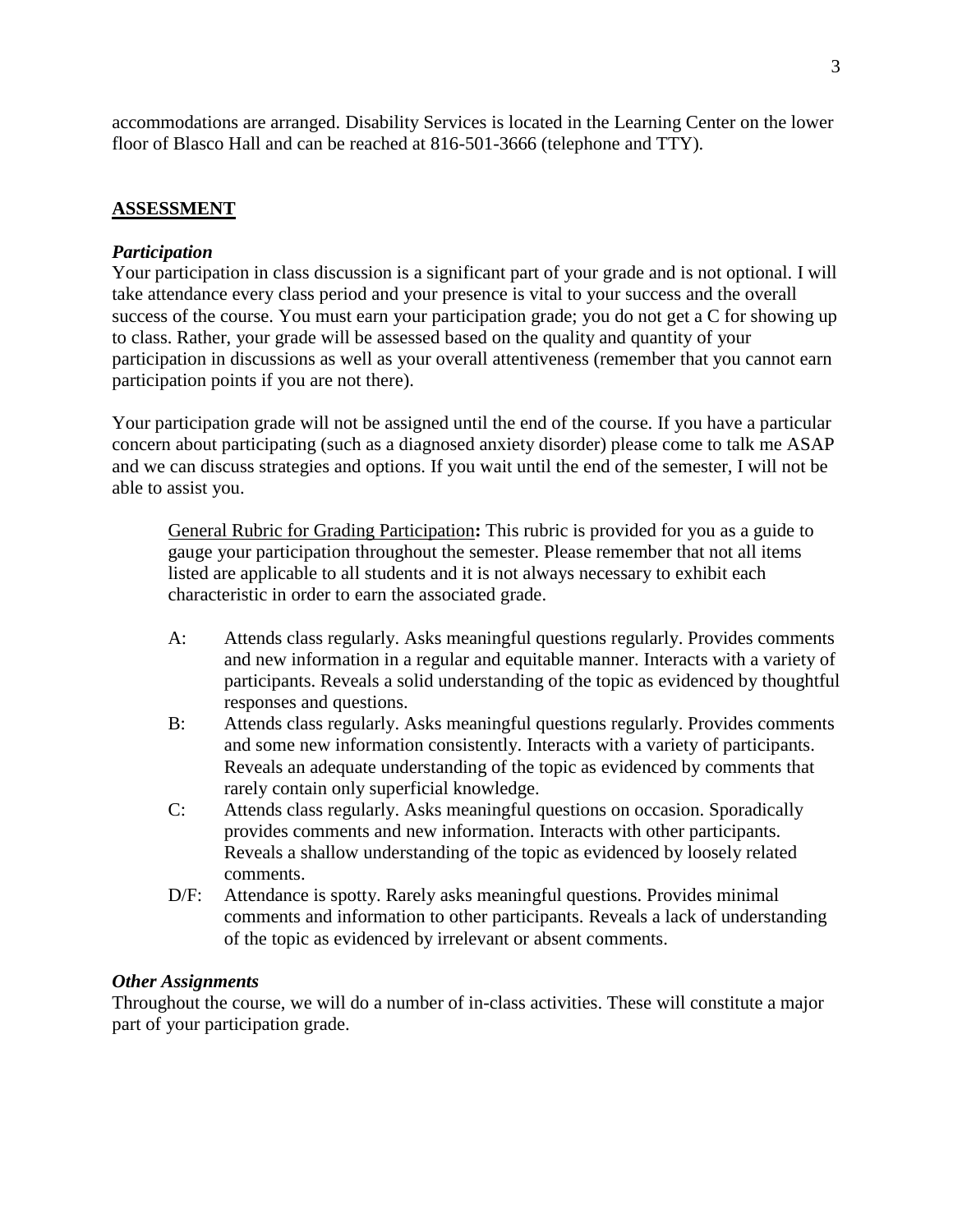#### *Discussion Facilitation*

You and another classmate will be required to facilitate our class discussion twice in the semester. You will prepare thought-provoking questions and/or activities that will help the class to better understand the concepts in the readings. More information will be provided.

#### *Papers*

Throughout this course you will be required to write 5 papers of varying lengths. More information about each paper will be provided at least two weeks ahead of the assigned due date.

| <b>Assessment Breakdown</b> |                                  |                                                |           |                 |                   |
|-----------------------------|----------------------------------|------------------------------------------------|-----------|-----------------|-------------------|
| A                           |                                  | $1000 - 900$ $(100\% - 90\%)$                  | D         | $699 - 600$     | $(69.9\% - 60\%)$ |
| B                           | $899 - 800$                      | $(89.9\% - 80\%)$                              | F         | $599 - 0$       | $(59.4\% - 0\%)$  |
| $\mathbf C$                 | $799 - 700$                      | $(79.9\% - 70\%)$                              |           |                 |                   |
|                             |                                  |                                                |           | <b>POSSIBLE</b> | <b>RECEIVED</b>   |
|                             |                                  | Participation (including in-class assignments) |           | 150 points      |                   |
|                             | <b>Discussion Facilitation 1</b> |                                                | 50 points |                 |                   |
|                             | <b>Discussion Facilitation 2</b> |                                                | 50 points |                 |                   |
| Paper 1                     |                                  |                                                |           | 125 points      |                   |
| Paper 2                     |                                  |                                                |           | 150 points      |                   |
| Paper 3                     |                                  |                                                |           | 150 points      |                   |
| Paper 4                     |                                  |                                                |           | 150 points      |                   |
| Paper 5                     |                                  |                                                |           | 175 points      |                   |
|                             |                                  |                                                |           | 1000 points     |                   |

#### *Progress*

It is your responsibility to keep track of your grades throughout the semester. I will not issue tentative grades or grade projections. I will not assign the participation and attendance grades until after the last class and I will not issue preliminary grades. However, I am always willing to meet and discuss your progress with you in person.

#### **INTENDED LEARNING OUTCOMES (ILOs)**

#### *Personal, Spiritual, and Social Outcomes*

- 1. Demonstrate self-motivation, intellectual curiosity, and openness to differing perspectives.
	- a. Typical Means of Assessment: Participation in class discussions, Presentations, Papers and other written assignments
- 2. Demonstrate sensitivity to socio-cultural diversity
	- a. Typical Means of Assessment: Participation in class discussions, Presentations, Papers and other written assignments
- 3. Participate in group interaction to achieve an identified goal
	- a. Typical Means of Assessment: Participation in class discussions, Presentations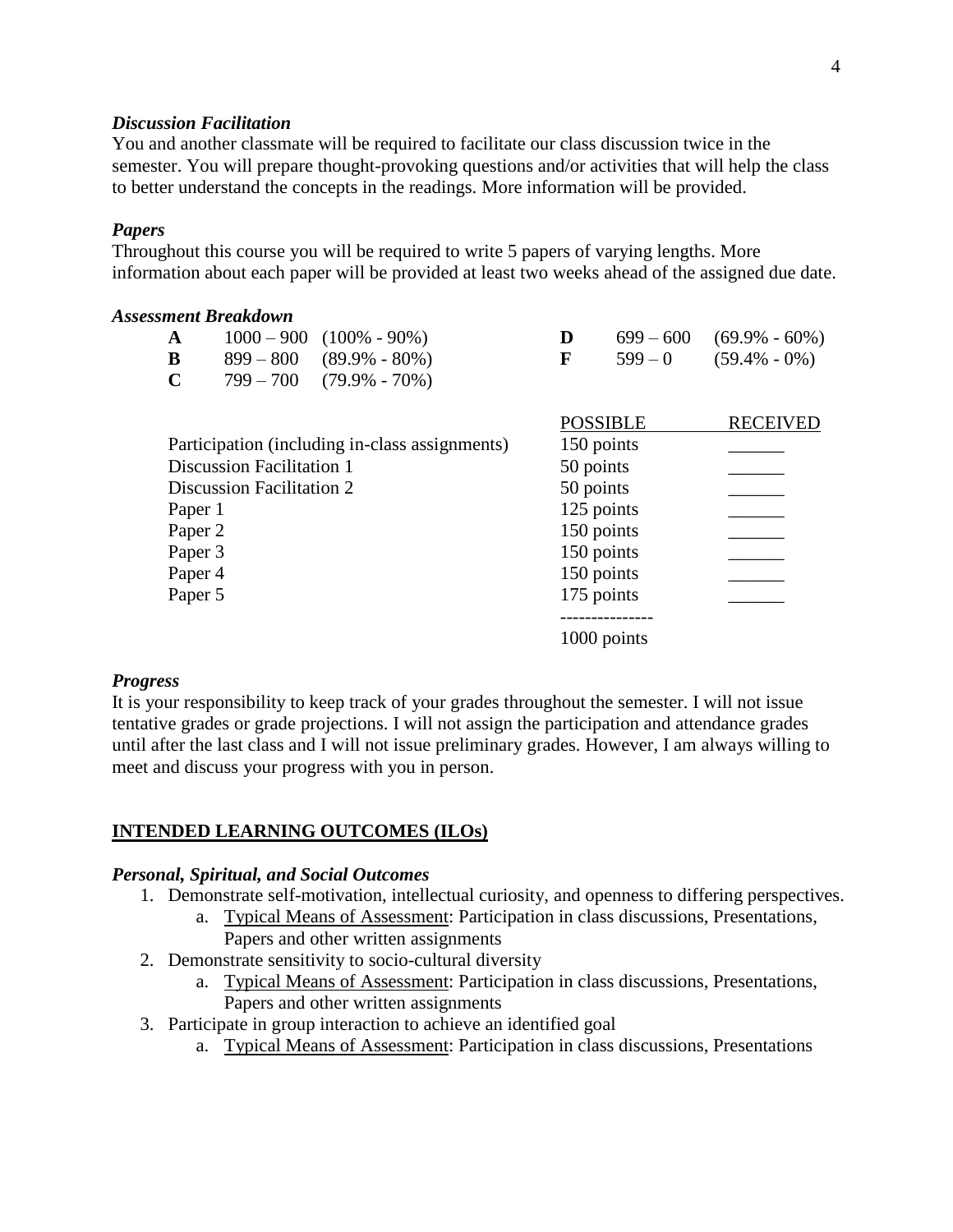## *Communication Outcomes*

- 1. Read a document and demonstrate an understanding of its written and quantitative content.
	- a. Typical Means of Assessment: Exams, Participation in class discussions, Presentations, Papers and other written assignments
- 2. Write a clear, well-organized paper, using documentation and quantitative tools, when appropriate
	- a. Typical Means of Assessment: Papers and other written assignments
- 3. Make a clear, well-organized verbal presentation
	- a. Typical Means of Assessment: Participation in class discussions, Presentations
- 4. Employ active listening techniques, including summarizing, paraphrasing, questioning, and nonverbal response.
	- a. Typical Means of Assessment: Participation in class discussions, Presentations

# *Higher Level Thinking Outcomes*

- 1. Employ skeptical, evaluative and logical approached in processing information and drawing conclusions.
	- a. Typical Means of Assessment: Participation in class discussions, Presentations, Papers and other written assignments
- 2. Generate new images, concepts, possibilities and/or interpretations, and connect apparently disparate ideas.
	- a. Typical Means of Assessment: Participation in class discussions, Presentations, Papers and other written assignments

# *Knowledge Outcomes*

- 1. Knowledge of philosophers, theologians, writers, artists, and other great thinkers and their influence upon the development of western civilization.
	- a. Typical Means of Assessment: Participation in class discussions, Presentations, Papers and other written assignments
- 2. Knowledge of cultural diversity in the United States and throughout the world
	- a. Typical Means of Assessment: Participation in class discussions, Presentations, Papers and other written assignments
- 3. Knowledge of United States history.
	- a. Typical Means of Assessment: Participation in class discussions, Presentations, Papers and other written assignments
- 4. Knowledge of the function, structure, and interrelationships of the political, social, and economic systems of the United States.
	- a. Typical Means of Assessment: Participation in class discussions, Presentations, Papers and other written assignments

# *History Program Outcomes*

1. Knowledge: Identify and characterize the major periods in the United States and World History in terms of continuity and change using relevant political, economic, social, religious, and cultural institutions, traditions, and beliefs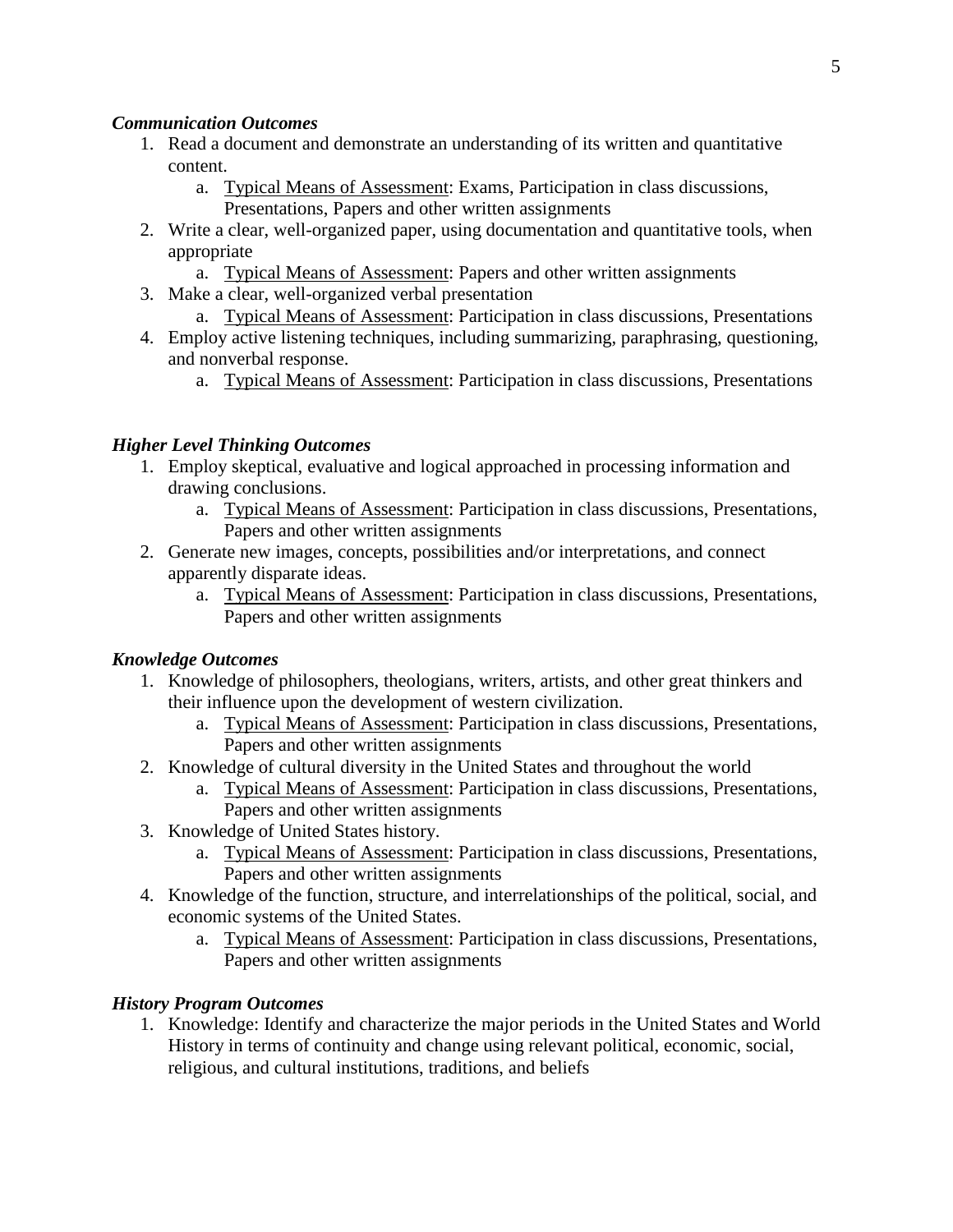- a. Typical Means of Assessment: Presentations, Papers and other written assignments
- 2. Theory: demonstrate an understanding of the effects of race, gender, class, ethnicity, or religion on the experiences of ordinary and extraordinary people of the past using current historical theory and methodology
	- a. Typical Means of Assessment: Participation in class discussions, Presentations, Papers and other written assignments
- 3. Praxis: Using the "knowledge" and "theory" of the outcomes above, examine and analyze primary documents, pose a historical question (i.e. offer an interpretation or thesis) that the weight of the evidence seems to answer, then provide context for one's historical question and evidence using the available secondary literature synthesized in a wellwritten work of historical scholarship
	- a. Typical Means of Assessment: Papers and other written assignments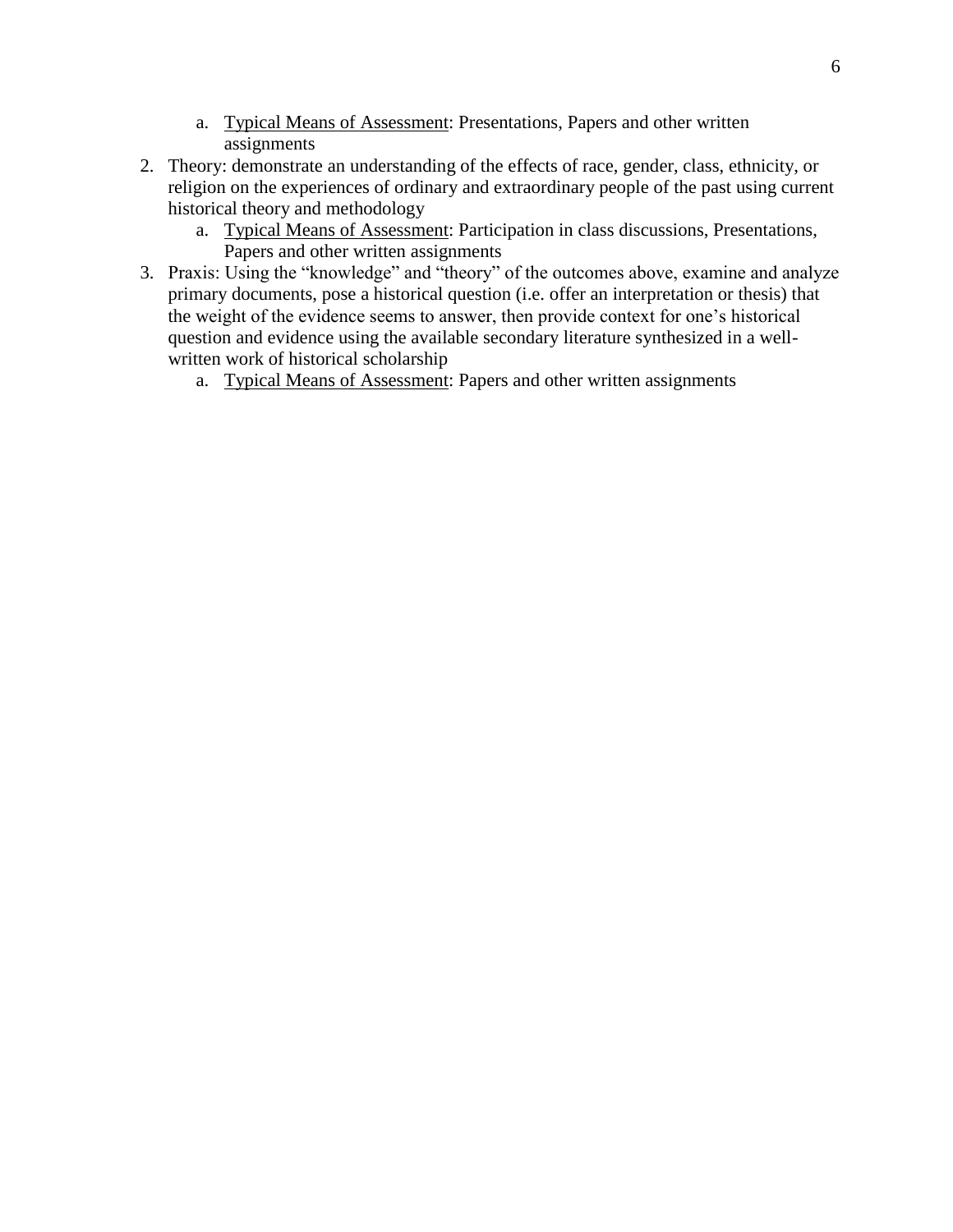# **SCHEDULE** (schedule is subject to change) **(Readings/Assignments must be completed by the date listed) [A] indicates that the reading is available on ANGEL**

| WEEK 1:                            |                                                                                                                                                                                                                                                         |
|------------------------------------|---------------------------------------------------------------------------------------------------------------------------------------------------------------------------------------------------------------------------------------------------------|
| Thursday $8/23$ :                  | Introduction to the Course                                                                                                                                                                                                                              |
| <b>WEEK 2: Context</b>             |                                                                                                                                                                                                                                                         |
| Tuesday 8/28:                      | Politics and the Revolution readings [A]<br><b>Assignment:</b> Locate an article or video in which a modern-day<br>politician talks about the Revolution (including the<br>Declaration of Independence, the Constitution etc.) and<br>bring it to class |
| Thursday 8/30:                     | NO CLASS - MASS OF THE HOLY SPIRIT                                                                                                                                                                                                                      |
| <b>WEEK 3: The Seven Years War</b> |                                                                                                                                                                                                                                                         |
| Tuesday 9/4                        | Anderson, The War that Made America - Preface and Part 1                                                                                                                                                                                                |
| Thursday 9/6:                      | Anderson, The War that Made America - Chapters 5-7                                                                                                                                                                                                      |
| <b>WEEK 4: The Seven Years War</b> |                                                                                                                                                                                                                                                         |
| Tuesday $9/11$ :                   | Anderson, The War that Made America - Chapters 8-11                                                                                                                                                                                                     |
| Thursday $9/13$ :                  | Anderson, The War that Made America - Chapters 12-16<br><b>PAPER 1 DUE</b>                                                                                                                                                                              |
| <b>WEEK 5: The Seven Years War</b> |                                                                                                                                                                                                                                                         |
| Tuesday $9/18$ :                   | Anderson, The War that Made America – Chapters 17-23                                                                                                                                                                                                    |
| Thursday $9/20$ :                  | Anderson, <i>The War that Made America</i> – Chapters 23-end                                                                                                                                                                                            |
| <b>WEEK 6: The Revolution</b>      |                                                                                                                                                                                                                                                         |
| Tuesday 9/25:                      | Wood, The American Revolution – Preface and Parts I and II                                                                                                                                                                                              |
| Thursday 9/27:                     | Wood, The American Revolution - Part III<br>Independence readings [A]                                                                                                                                                                                   |
| <b>WEEK 7: The Revolution</b>      |                                                                                                                                                                                                                                                         |
| Tuesday 10/2:                      | Wood, The American Revolution - Part IV<br>Articles of Confederation readings [A]<br>PAPER 2 DUE                                                                                                                                                        |
| Thursday 10/4:                     | Wood, The American Revolution – Part V<br>Power and Revolution readings [A]                                                                                                                                                                             |
| <b>WEEK 8: The Revolution</b>      |                                                                                                                                                                                                                                                         |
| Tuesday 10/9:                      | Wood, The American Revolution - Part VI<br>Slavery and anti-slavery readings [A]                                                                                                                                                                        |
| Thursday $10/11$ :                 | Wood, The American Revolution - Part VII                                                                                                                                                                                                                |
|                                    |                                                                                                                                                                                                                                                         |